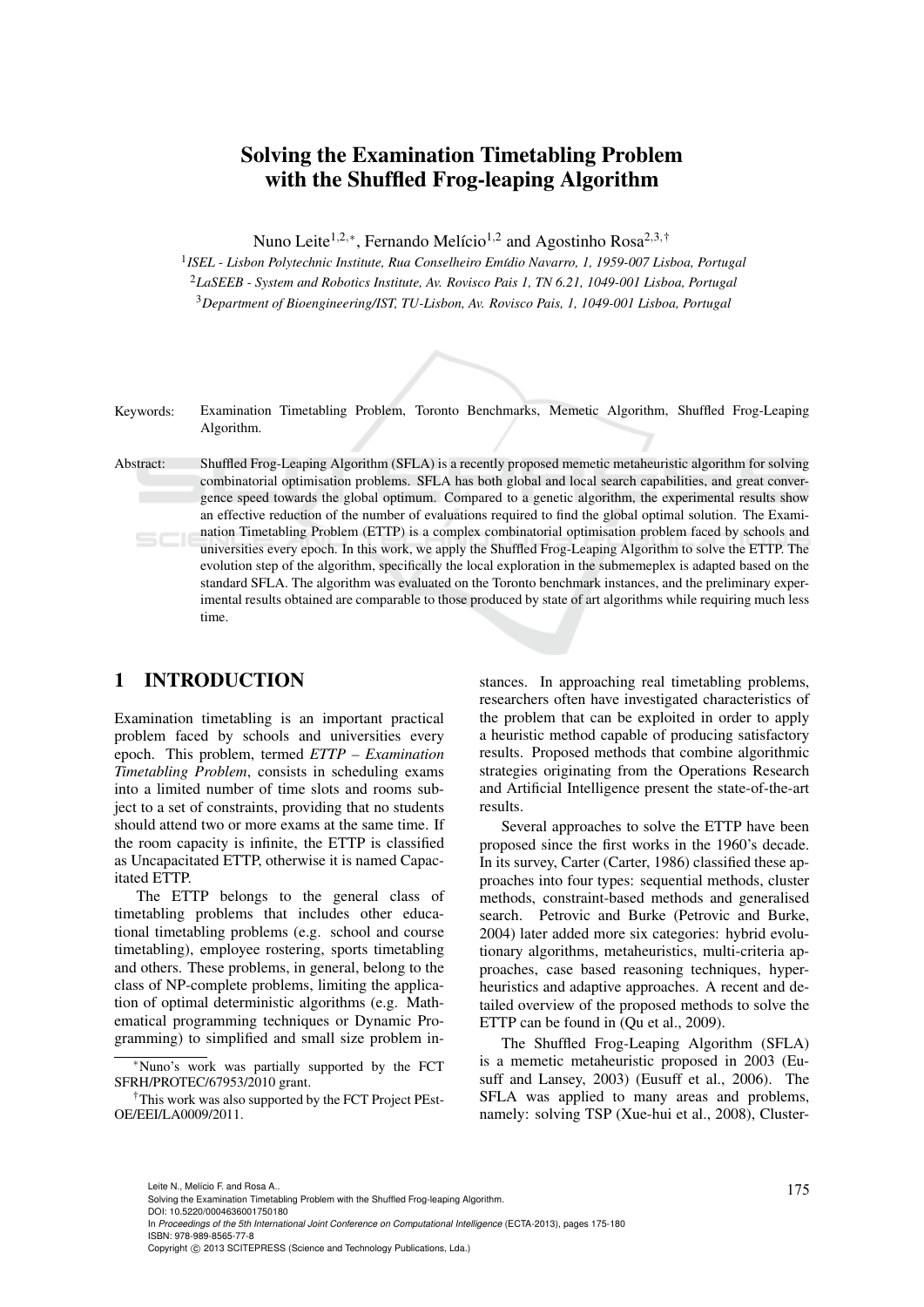ing (Amiri et al., 2009), Flow-shop Scheduling (Xu et al., 2013), multiobjective optimization (Rahimi-Vahed and Mirzaei, 2007), and others.

To the best of our knowledge, the application of SFLA to the ETTP include only the work of Wang et al. (Wang et al., 2009) (in chinese). The authors propose a Discrete SFLA (DSFLA) and apply it to the ETTP. Solutions are encoded using a time permutation scheme suited to be manipulated by the DSFLA. The algorithm is evaluated on four datasets of the Capacited Toronto benchmark (Toronto variant *c* in (Qu et al., 2009)). In our work we present a novel application of SFLA to the ETTP. Specifically, we adapt the SFLA model by proposing a new evolution operator which is capable of exploring the search space conveniently. The proposed algorithm is applied to the complete set of Uncapacitated Toronto benchmark data (Toronto variant *b* in (Qu et al., 2009)), and compared with other techniques in the literature. The original version (version I (Carter et al., 1996)) of the datasets was evaluated. The ETTP mathematical specification can be found in (Abdullah et al., 2010).

The rest of the paper is organized as follows. The next section presents the mathematical model of the SFLA followed by the adaptation to the ETTP in Section 3. Experimental results of comparing the adapted SFLA with other algorithms from the literature are reported and discussed in Section 4. Finally, Section 5 present conclusions of the research undertaken and discussion on the future work.

## 2 SFLA MODEL

In the SFLA, a population of *F* frogs, denoted  $U(i)$ ,  $i = 1, \ldots, F$ , with identical structure, but different adaptation to the environment, is maintained. The *F* frogs are divided into *m* substructures called memeplexes, where they "search for food" (they are optimized, in the algorithm sense) and meanwhile, exchange information (exchange memes) with other frogs, trying to reach the food localisation (global optimum). Each memeplex comprise *n* frogs, so that  $F = mn$ . After searching locally in their memeplex, the frogs are ranked and shuffled in order to go, eventually, to a different memeplex and exchange their memes with the frogs located there (Figure 1). The ranking comprises sorting the frogs in descending order of performance. The partition of frogs is as follows. The first frog (the frog with the best fitness) in the sorted list is allocated to the memeplex 1; the second frog is allocated to the memeplex 2, and so on, so that the frog *m* will go to memeplex *m*; then, the  $m+1$ frog will go to memeplex 1 again, and the process is repeated for the remainder frogs. The local search employed corresponds to the so called Frog-Leaping local search (Figure 2).

The *i*th frog fitness is denoted by  $f(i)$ . To prevent being trapped in a local optimum, a submemeplex of size  $q < n$  is constructed in each memeplex, which consists of frogs selected according to their performance. For each submemeplex,  $P_b$  and  $P_w$  denote, respectively, the best and worst frog. In the end of each iteration of the Frog-Leaping local search, the worst frog in the submemeplex is updated according to the following rule:

$$
S = \begin{cases} \min\{\inf\left[rand * (P_b - P_w)\right], S_{max}\}, \\ \text{for a positive step} \\ \max\{\inf\left[rand * (P_b - P_w)\right], -S_{max}\}, \\ \text{for a negative step} \end{cases} \tag{1}
$$

where *S* denotes the updated step size of the shuffled frog-leaping, *rand* represents a random number between  $(0,1)$  and  $S<sub>max</sub>$  is defined as the maximum step size that any frog can take. The idea of this step is to update the worst frog position towards the direction of the best frog in the memeplex (or towards the direction of the global best frog, as indicated in Figure 2).

## 3 APPLYING SFLA TO ETTP

In this section we describe how the SFLA was adapted in order to solve the ETTP.

#### 3.1 Solution Representation

Each individual frog (solution) is represented by a vector of dimension equal to the number of periods, where each position contains the list of exams scheduled at that period. Figure 3 shows the graphical representation of three solutions (the *ti*'s are the time slots and the *ej*'s are the exams).

#### 3.2 Initialisation of the Frog Population

The initial frog population is created using a construction algorithm which is based on the saturation degree graph colouring heuristic (Carter and Laporte, 1996). To construct each solution, the approach begins with an empty timetable and the most difficult exams to insert (exams with the least number of available periods) should be selected next for insertion. The remainder exams to be inserted have more feasible available periods, and so they are more easy to insert. In this heuristic only the hard constraints are met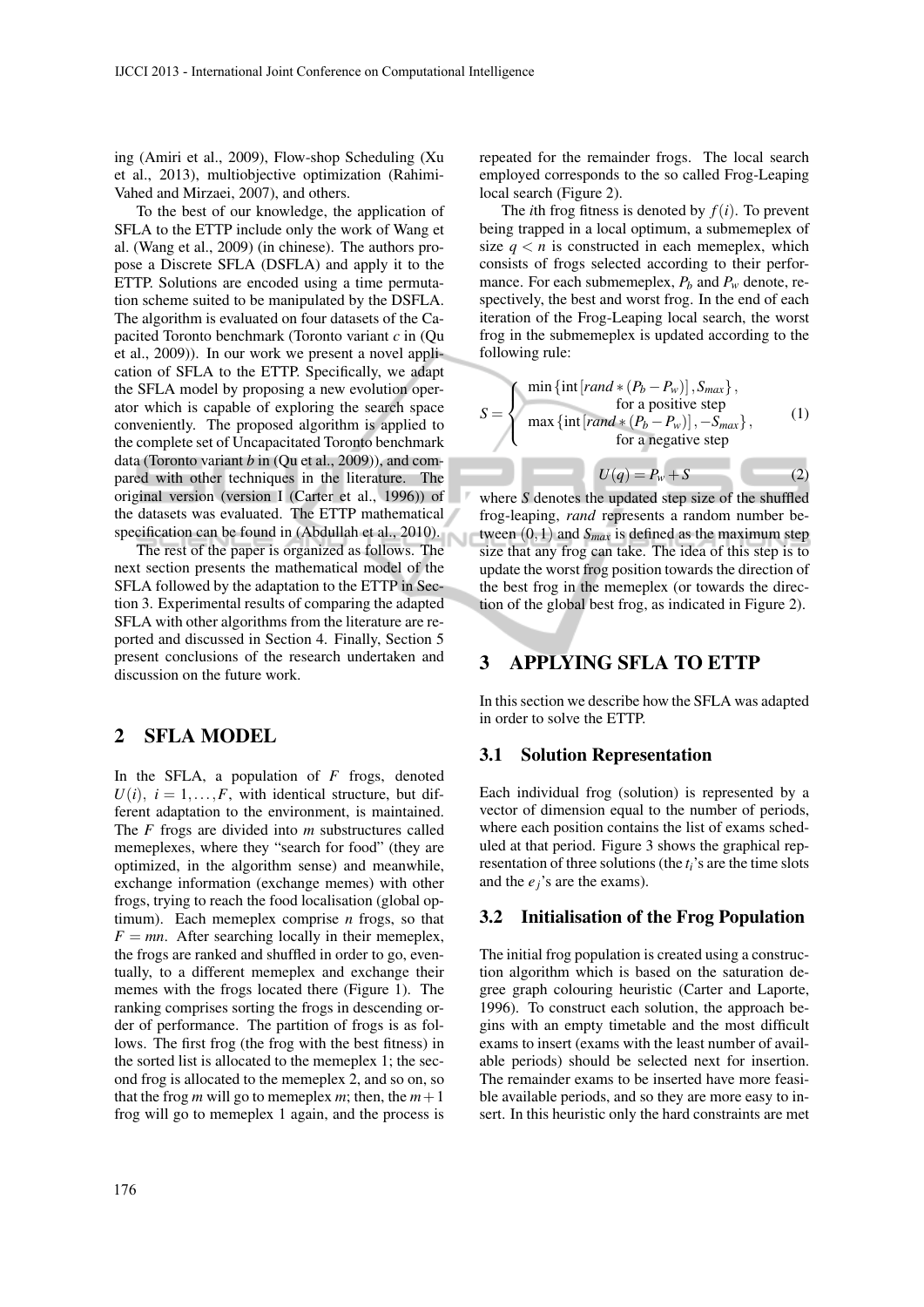

Figure 1: SFLA steps (Illustration adapted from (Amiri et al., 2009)).

when searching for feasible periods where to schedule the exams.

#### 3.3 Construction of Submemeplexes

As mentioned previously, the individual frogs in the memeplex are selected to form a submemeplex according to their fitness (Eusuff et al., 2006). The selection strategy is to give higher weights to frogs that have higher performance values and less weight to those with lower performance values. The weights are assigned following a triangular probability distribution:

$$
P_j = \frac{2(n+1-j)}{n(n+1)}, \quad j = 1, 2, ..., n \tag{3}
$$

where  $n$  is the number of frogs in the memeplex. As frogs within the memeplex have been previously sorted in descending order of the fitness value, the frog with the best performance has the highest probability  $p_1 = 2/(n+1)$  of being selected for the submemeplex, and the frog with the worst performance has the lowest probability  $p_n = 2/n(n+1)$ . As mentioned before, *q* distinct frogs are selected randomly

Figure 2: Frog-Leaping local search. (Illustration adapted from (Amiri et al., 2009).)

Yes

from *n* frogs in each memeplex to form the submemeplex.

### 3.4 Update the Worst Performance Frog

Inside each submemeplex, the worst performance frog is updated according to the procedure depicted on Figure 3. Part of this procedure is an adaptation of the crossover operator of (Abdullah et al., 2010). As can be seen from figure, this operator produces feasible solutions, so no special constraint-handling techniques such as repairing schemes or penalty function constraint handling are needed.

Executing the steps of the SFLA (Figure 2), the new frog is going to replace the worst frog if it is better than this last one. Otherwise, the procedure of Figure 3 is repeated but substituting  $P_b$  by the global best frog,  $P_g$ . If the new frog doesn't still improve over the worst frog  $U(q)$ , then a random solution is generated as the new  $U(q)$ , replacing the worst frog.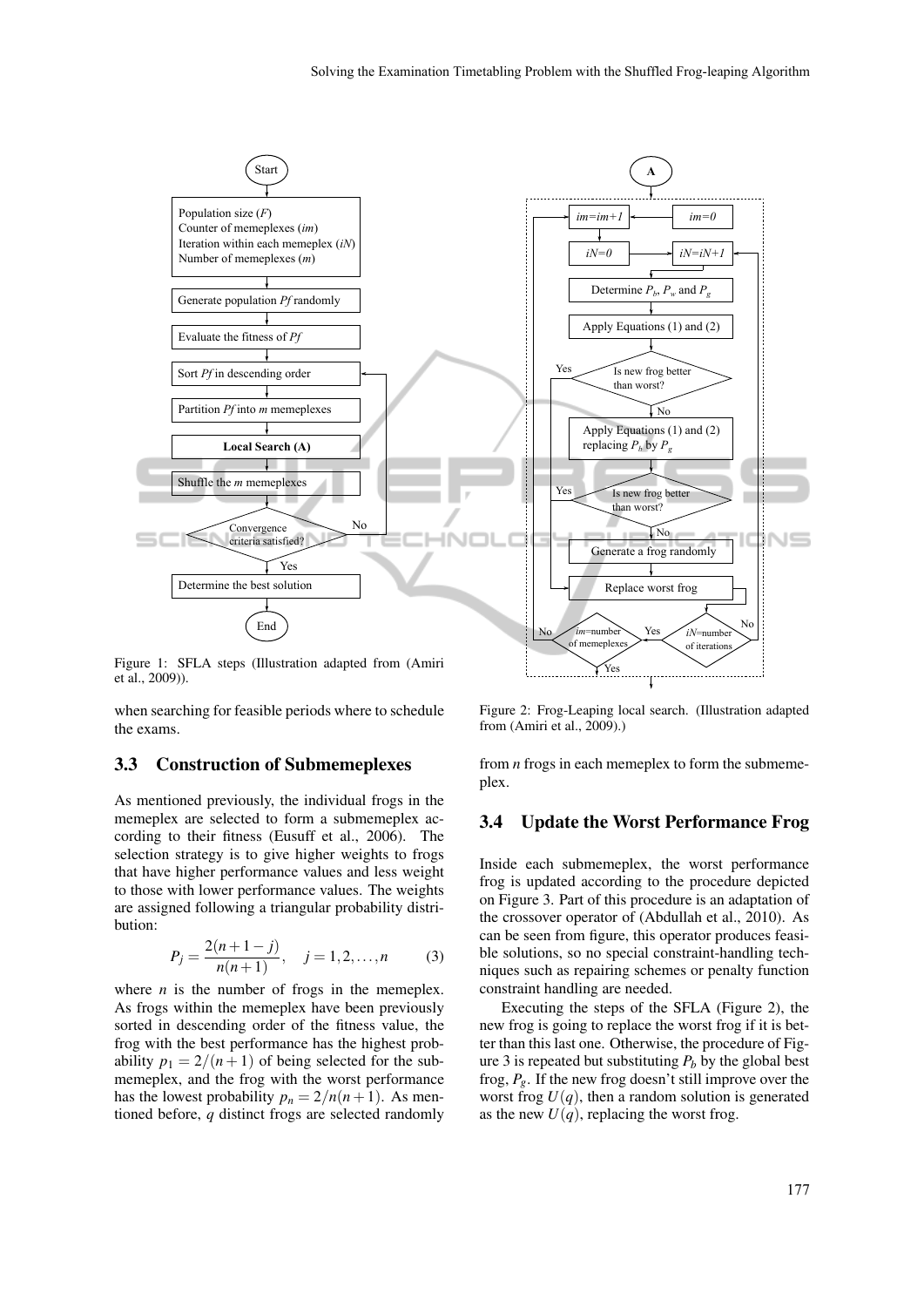| $t_1$                  | $e_2$          | $e_{14}$           | $e_{10}$       | $e_3$    | $e_{16}$ |          | t <sub>1</sub> | $e_{15}$       | $e_{20}$       |                    |          |          |
|------------------------|----------------|--------------------|----------------|----------|----------|----------|----------------|----------------|----------------|--------------------|----------|----------|
| $t_2$                  | e <sub>1</sub> | $e_{11}$           | $e_4$          |          |          |          | $t_2$          | e9             | e <sub>2</sub> | $e_{12}$           | $e_{10}$ | $e_7$    |
| $t_3$                  | e9             | $e_{20}$           | $e_5$          | $e_{18}$ |          |          | $t_3$          | e <sub>6</sub> | $e_1$          | $e_{17}$           | $e_{13}$ |          |
| $t_4$                  | e <sub>6</sub> | $e_{13}$           | $e_7$          |          |          |          | $t_4$          | e <sub>5</sub> | $e_{18}$       | $e_4$              | $e_{16}$ |          |
| $t_5$                  | $e_8$          | $e_{12}$           | $e_{15}$       | $e_{17}$ | $e_{19}$ |          | $t_5$          | $e_8$          | $e_{14}$       | $e_{11}$           | $e_3$    | $e_{19}$ |
|                        |                | (a) Solution $P_h$ |                |          |          |          |                |                |                | (b) Solution $P_w$ |          |          |
|                        |                |                    |                |          |          |          |                |                |                |                    |          |          |
|                        |                | t <sub>1</sub>     | e <sub>2</sub> | er1      | $e_{10}$ | Ç5,      | $e_{16}$       |                |                |                    |          |          |
|                        |                | $t_2$              | e <sub>1</sub> | $e_{11}$ | $e_4$    | e8       | $e_{14}$       | erf            | $e_3$          | $e_{19}$           |          |          |
|                        |                | $t_3$              | e9             | $e_{20}$ | $e_5$    | $e_{18}$ |                |                |                |                    |          |          |
|                        |                | $t_4$              | e <sub>6</sub> | $e_{13}$ | $e_7$    |          |                |                |                |                    |          |          |
|                        |                | $t_5$              | $e_8$          | $e_{12}$ | $e_{15}$ | $e_{17}$ | ers            |                |                |                    |          |          |
| (c) New solution $P_w$ |                |                    |                |          |          |          |                |                |                |                    |          |          |
|                        |                |                    |                |          |          |          |                |                |                |                    |          |          |

Figure 3: Worst frog improvement procedure. (a) First, we copy the best frog,  $P_b$ , and eventually mutate it, producing  $P_b'$ . The new frog is generated by inserting in  $P_b'$ , at a random period (shown shaded), exams chosen from a random period from solution  $P_w$  (as in (b)), producing the new frog  $P'_w$  (c). When inserting exams, some could be infeasible or already existing in that time slot (respectively, the case of  $e_8$  and  $e_{11}$  in (c)). These exams are not inserted. The duplicated exams in the other time slots are removed. Then this new solution  $P_w$  is further mutated (according to some probability).

Ń

Some final details about the procedure illustrated in Figure 3 are now explained. The frog  $P'_p$  $\mathbf{b}_b$  is a copy of the frog  $P_b$  with the following mutation. Two periods of  $P_{k}^{'}$  $b<sub>b</sub>$  are selected randomly and the exams are swapped between them. The mutation probability used is  $mp_1 = 0.1$ . The *number of periods* from  $P_w$ where exams are selected for insertion into  $P'_{\textit{p}}$  $\mathbf{b}_b$  is not *one* (as depicted in the procedure, for sake of simplicity), but *three*. Finally, the new solution  $P'_w$  is also mutated with the same mutation operator described, but the mutation probability is set to  $mp_2 = 0.05$ .

#### 3.5 Generation of the Random Frog

To generate the random frog, needed when the new frog is not better than the worst frog, we use the construction method (based on the graph colouring heuristic), described in Subsection 3.2.

### 4 EXPERIMENTAL RESULTS

In this section we present simulation results of the SFLA on the Toronto benchmark instances. The algorithm was implemented in the C++ language. The parameters of SFLA are: Population size  $F = 6000$ , Memeplex count  $m = 20$ , Memeplex size  $n = 300$ , Submemeplex size  $q = n/10 = 30$ , Number of time loops  $L = 15$ . Hardware and software specifications are: Intel Core i7-2630QM, CPU @ 2.00 GHz  $\times$  8, with 8 GB RAM; OS: Ubuntu 12.04, 32 bit; Compiler used: GCC v. 4.6.3.

In the experiment carried out we've set the meme-

plex size, *n*, to be much greater than the submemeplex size, *q*, in an effort for the algorithm be able to escape from local optima. The parameter values were chosen empirically, in a way to achieve a reasonable balance between global and local exploration (Eusuff et al., 2006). The number of time loops *L* is the number of generations or the number of iterations used as the stopping criteria in the algorithm (Figure 1).

Table 1 present a comparison of the SFLA and other published algorithms. The best results are presented in bold. The SFLA is capable to find feasible timetables with penalty costs comparable to the costs of solutions produced by state-of-the-art algorithms. Figure 4 show the SFLA evolution for three Toronto instances, namely, rye92, sta83, and yor83. The penalty cost and time required to optimize in the tested computer are also shown. With respect to time limits, the fastest instance to be solved was hec92, which took 56 seconds, and the slowest one was pur93, which took 2784 seconds ( $\approx$  46 minutes). Demeester et al. (Demeester et al., 2012), which achieved the best results on several benchmark, have set execution of the algorithm between 1 hour and 12 hours, for the easier and difficult instances, respectively. It is not possible to compare the algorithms because the hardware used is different, but as SFLA obtained the presented results in a very short time, there's still considerable processing time that can be used for application of a more complex and efficient approach.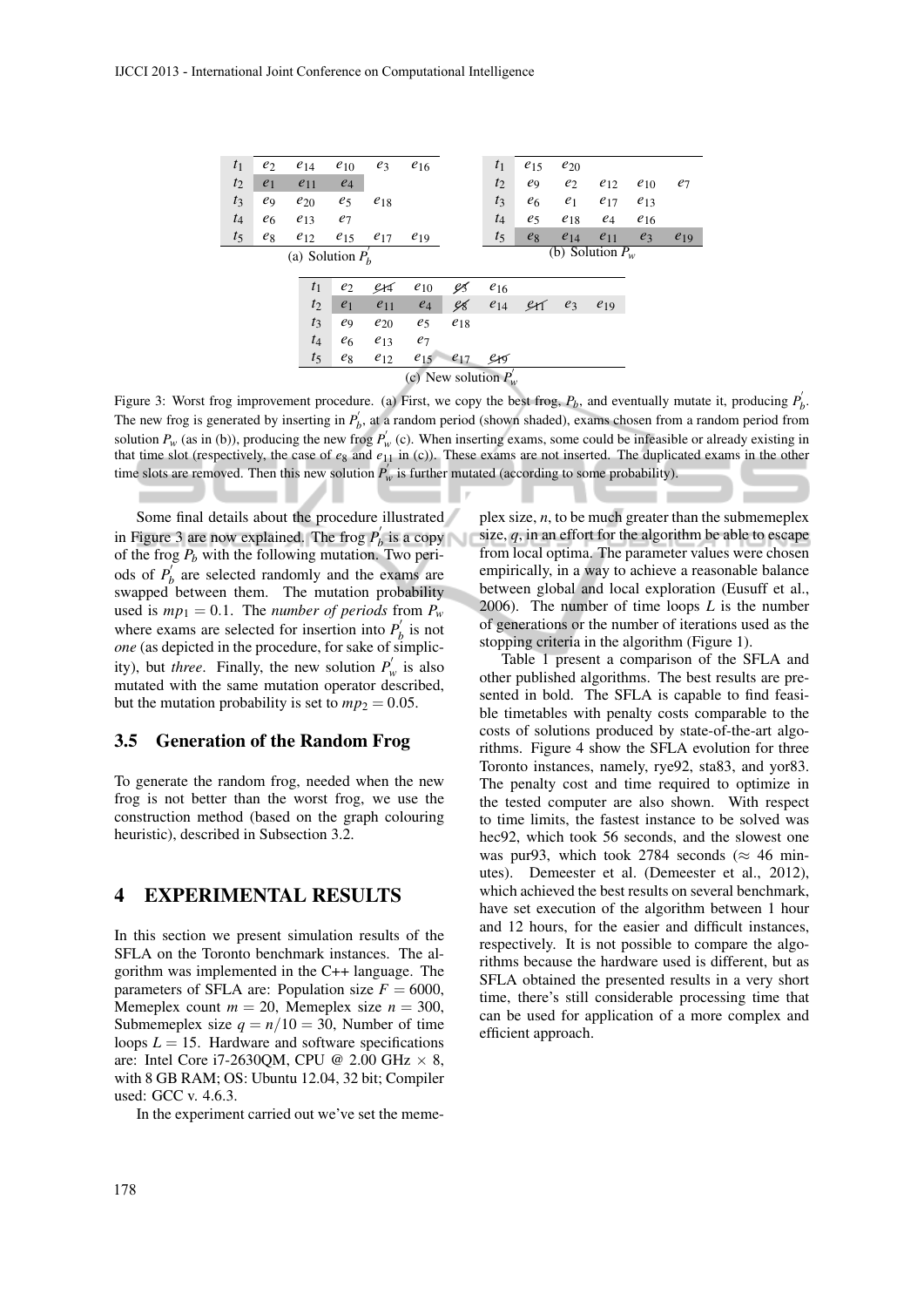| Instance          | <b>SFLA</b> | C96         | M <sub>03</sub> | <b>B04</b> | Y05    | <b>B08</b> | <b>B10</b> | D <sub>12</sub> |
|-------------------|-------------|-------------|-----------------|------------|--------|------------|------------|-----------------|
| car91             | 6.04        | 7.10        | 5.10            | 5.00       | 4.50   | 4.58       | 4.90       | 4.52            |
| car92             | 5.08        | 6.20        | 4.30            | 4.30       | 3.93   | 3.81       | 4.10       | 3.78            |
| ear <sub>83</sub> | 37.31       | 36.40       | 35.10           | 36.20      | 33.71  | 32.65      | 33.20      | 32.49           |
| hec92             | 11.38       | 10.80       | 10.60           | 11.60      | 10.83  | 10.06      | 10.30      | 10.03           |
| kfu93             | 16.57       | 14.00       | 13.50           | 15.00      | 13.82  | 12.81      | 13.20      | 12.90           |
| $1$ se $91$       | 13.60       | 10.50       | 10.50           | 11.00      | 10.35  | 9.86       | 10.40      | 10.04           |
| pur93             | 6.81        | <b>3.90</b> |                 |            |        | 4.32       |            | 5.67            |
| rye92             | 10.96       | 7.30        | 8.40            |            | 8.53   | 7.93       |            | 8.05            |
| sta83             | 157.66      | 161.50      | 157.30          | 161.90     | 158.35 | 157.03     | 156.90     | 157.03          |
| tre92             | 9.21        | 9.60        | 8.40            | 8.40       | 7.92   | 7.72       | 8.30       | 7.69            |
| uta92             | 4.00        | 3.50        | 3.50            | 3.40       | 3.14   | 3.16       | 3.30       | 3.13            |
| ute92             | 27.12       | 25.80       | 25.10           | 27.40      | 25.39  | 27.79      | 24.90      | 24.77           |
| yor <sub>83</sub> | 38.52       | 41.70       | 37.40           | 40.80      | 36.35  | 34.78      | 36.30      | 34.64           |

Table 1: Selection of the best results from the literature compared with the best obtained values from the SFLA approach. The algorithms's authors are: C96 (Carter et al., 1996), M03 (Merlot et al., 2003), B04 (Burke and Newall, 2004), Y05 (Yang and Petrovic, 2005), B08 (Burke and Bykov, 2008), B10 (Burke et al., 2010), D12 (Demeester et al., 2012).

#### **CONCLUSIONS** 5

In the research undertaken we investigated the application of the Shuffled Frog-Leaping Algorithm to the examination timetabling problem. The SFLA is a memetic metaheuristic with global and local search capabilities, and providing a lower number of evaluations of the fitness function compared to genetic algorithms. The key issues in the ETTP are the feasible exploration of the search space and minimisation of a costly fitness evaluation.

The simple worst frog improvement method implemented was able to search the solution space and without disrupting heavily the new frogs found.

The preliminary results obtained in the Toronto benchmark data indicate that the proposed approach give results that are comparable to the ones obtained by state-of-the-art algorithms. On some instances, the algorithm converges prematurely and cannot progress easily (e.g. yor83). In other instances (e.g. rye92 and pur93), due to the characteristics of the dataset, for the tested parameters, the population does not saturate and the algorithm could improve the results further, if more time was given. Another aspect to mention is the time taken by the algorithm to solve the Toronto instances. This time was between approximately 1 minute and 46 minutes for the easiest and difficult instances, respectively. The times reported in literature vary between 1 hour and 12 hours, respectively. Although is not possible to compare algorithms because the hardware is different, we think there's a considerable time gap that could be used in order to apply a more complex approach capable of generating better results.

Our future work will be aimed to improve the

algorithm further by incorporating a mechanism for maintaining the memeplex diversity, avoiding the population saturation. Also, we intend to study and implement an efficient neighbourhood or set of neighbourhoods to be applied when creating the new solutions. Finally, we intend to test the algorithm on the International Timetabling Competition datasets (ITC2007).

### **REFERENCES**

- Abdullah, S., Turabieh, H., McCollum, B., and McMullan, P. (2010). A tabu-based memetic approach for examination timetabling problems. In Yu, J., Greco, S., Lingras, P., Wang, G., and Skowron, A., editors, RSKT, volume 6401 of Lecture Notes in Computer Science, pages 574–581. Springer.
- Amiri, B., Fathian, M., and Maroosi, A. (2009). Application of shuffled frog-leaping algorithm on clustering. The International Journal of Advanced Manufacturing Technology, 45(1-2):199-209.
- Burke, E., Eckersley, A., McCollum, B., Petrovic, S., and Qu, R. (2010). Hybrid variable neighbourhood approaches to university exam timetabling. European Journal of Operational Research, 206(1):46 - 53.
- Burke, E. and Newall, J. (2004). Solving examination timetabling problems through adaption of heuristic orderings. Annals of Operations Research, 129(1- $4$ :107-134.
- Burke, E. K. and Bykov, Y. (2008). A late acceptance strategy in Hill-Climbing for exam timetabling problems. In PATAT '08 Proceedings of the 7th International Conference on the Practice and Theory of Automated Timetabling.
- Carter, M. and Laporte, G. (1996). Recent Developments in Practical Examination Timetabling. In Burke, E.